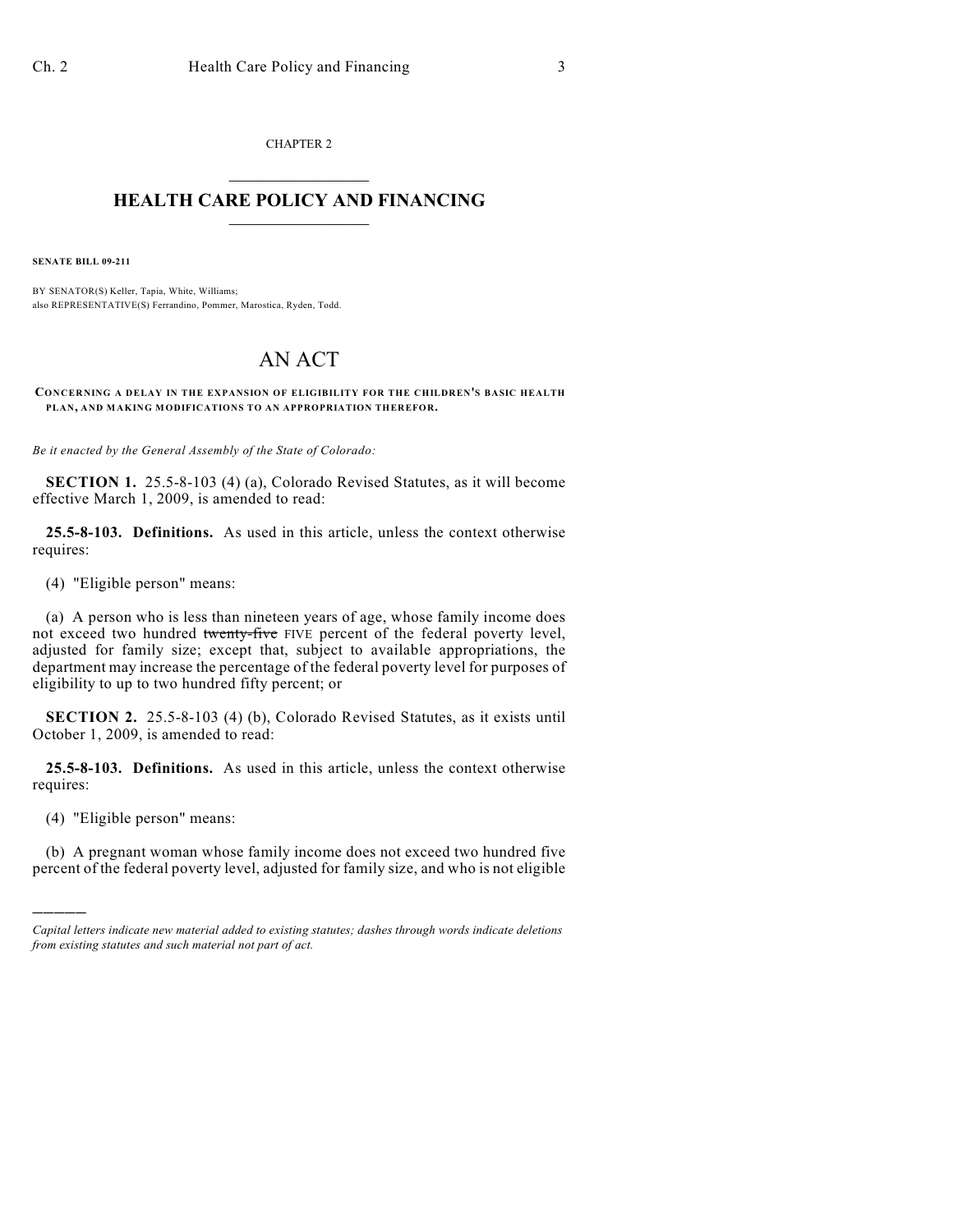for medicaid; EXCEPT THAT, SUBJECT TO AVAILABLE APPROPRIATIONS, THE DEPARTMENT MAY INCREASE THE PERCENTAGE OF THE FEDERAL POVERTY LEVEL FOR PURPOSES OF ELIGIBILITY TO UP TO TWO HUNDRED FIFTY PERCENT.

**SECTION 3.** 25.5-8-103 (4) (b), Colorado Revised Statutes, as it will become effective October 1, 2009, is amended to read:

**25.5-8-103. Definitions.** As used in this article, unless the context otherwise requires:

(4) "Eligible person" means:

(b) A pregnant woman whose family income does not exceed two hundred twenty-five FIVE percent of the federal poverty level, adjusted for family size, and who is not eligible for medicaid; except that, subject to available appropriations, the department may increase the percentage of the federal poverty level for purposes of eligibility to up to two hundred fifty percent.

**SECTION 4.** Section 6 (2), (4), and (5) of chapter 404, Session Laws of Colorado 2008, are amended to read:

Section 6. **Appropriation.** (2) In addition to any other appropriation, there is hereby appropriated, to the department of health care policy and financing, indigent care program, for the children's basic health plan trust, for the fiscal year beginning July 1, 2008, the sum of thirty thousand three hundred twenty-eight dollars (\$30,328) cash funds, or so much thereof as may be necessary, for the implementation of this act. Said sum shall be from annual enrollment fees paid by families participating in the program.

(4) In addition to any other appropriation, there is hereby appropriated, to the department of health care policy and financing, indigent care program, for children's basic health plan premium costs, for the fiscal year beginning July 1, 2008, the sum of two million sixty-four thousand six hundred twenty-one dollars (\$2,064,621) ONE MILLION THIRTY-FIVE THOUSAND EIGHT HUNDRED FORTY-TWO DOLLARS (\$1,035,842), or so much thereof as may be necessary, for the implementation of this act. Of said sum, one million five hundred seventy-seven thousand two hundred fifty-eight dollars (\$1,577,258) FIVE HUNDRED SEVENTY-EIGHT THOUSAND EIGHT HUNDRED SEVEN DOLLARS (\$578,807) shall be from the children's basic health plan trust fund created in section 25.5-8-105 (1), Colorado Revised Statutes, AND four hundred fifty-seven thousand thirty-five dollars (\$457,035) shall be from the health care expansion fund created in section 24-22-117 (2) (a) (I), Colorado Revised Statutes. and thirty thousand three hundred twenty-eight dollars (\$30,328) shall be reappropriated funds from enrollment fees appropriated to the children's basic health plan trust fund created in section 25.5-8-105 (1), Colorado Revised Statutes. In addition to said appropriation, the general assembly anticipates that the department of health care policy and financing will receive three million seven hundred seventy-seven thousand nine hundred seventy-one dollars (\$3,777,971) ONE MILLION NINE HUNDRED TWENTY-THREE THOUSAND SEVEN HUNDRED FOUR DOLLARS (\$1,923,704) OF federal funds in the fiscal year beginning July 1, 2008, for the implementation of this act. Although the federal funds are not appropriated in this act, they are noted for the purpose of indicating the assumptions used relative to